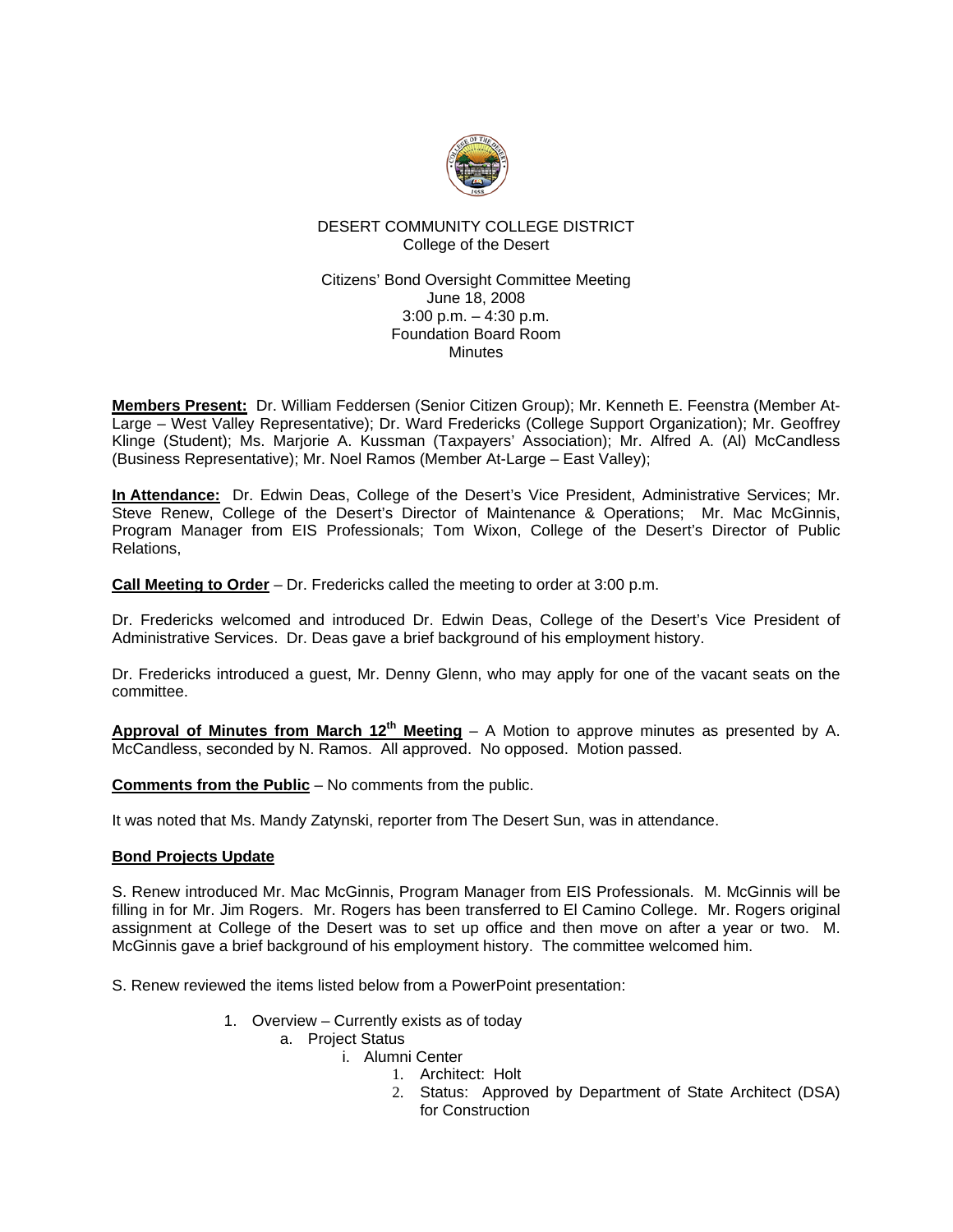- 3. Anticipated Construction Start: Fall 2008
- 4. Projected Occupancy: Fall 2009
- ii. Athletic Modulars, Weights & Training Facilities
	- 1. Architect: HMC
	- 2. Status: Construction Documents
	- 3. Anticipated Construction Start: Summer 2008
	- 4. Projected Occupancy: Spring 2009
- iii. Barker Building Renovation
	- 1. Architect: Steinberg
	- 2. Status: Under Construction
	- 3. Anticipated Construction Start: --
	- 4. Projected Occupancy: Spring '09
- iv. Business Building (Remodel)
	- 1. Architect: Steinberg
		- 2. Status: DSA Review
		- 3. Anticipated Construction Start: Fall 2008
		- 4. Projected Occupancy: Spring 2010
- v. Campus Infrastructure Phase 1
	- 1. Architect: TMAD
	- 2. Status: Under Construction
	- 3. Anticipated Construction Start: --
	- 4. Projected Occupancy: Spring 2008
- vi. Campus Infrastructure Phase 2
	- 1. Architect: TMAD
	- 2. Status: Bidding
	- 3. Anticipated Construction Start: Summer 2008
	- 4. Projected Occupancy: Spring 2009
- vii. Classroom building
	- 1. Architect: Steinberg
	- 2. Status: Design Development
	- 3. Anticipated Construction Start: Summer 2009
	- 4. Projected Occupancy: Spring 2011
- viii. Communications & Community Building
	- 1. Architect: tBP
		- 2. Status: Contracts for Programming
		- 3. Anticipated Construction Start: Fall 2009
		- 4. Projected Occupancy: Summer 2011
- ix. Craven's Student Center
	- 1. Architect: WWCOT
	- 2. Status: DSA Review
	- 3. Anticipated Construction Start: Fall 2008
	- 4. Projected Occupancy: Summer 2010
- x. Dining Hall Renovation
	- 1. Architect: WWCOT
	- 2. Status: DSA Review
	- 3. Anticipated Construction Start: Fall 2008
	- 4. Projected Occupancy: Fall 2009
- xi. Eastern Valley Modular Village
	- 1. Architect: HMC
	- 2. Status: DSA Review
	- 3. Anticipated Construction Start: Summer 2008
	- 4. Projected Occupancy: Spring 2009
- xii. Pools-Convert to Courtyard
	- 1. Architect: Escalante
	- 2. Status: Preparing for Bid
	- 3. Anticipated Construction Start: Summer 2008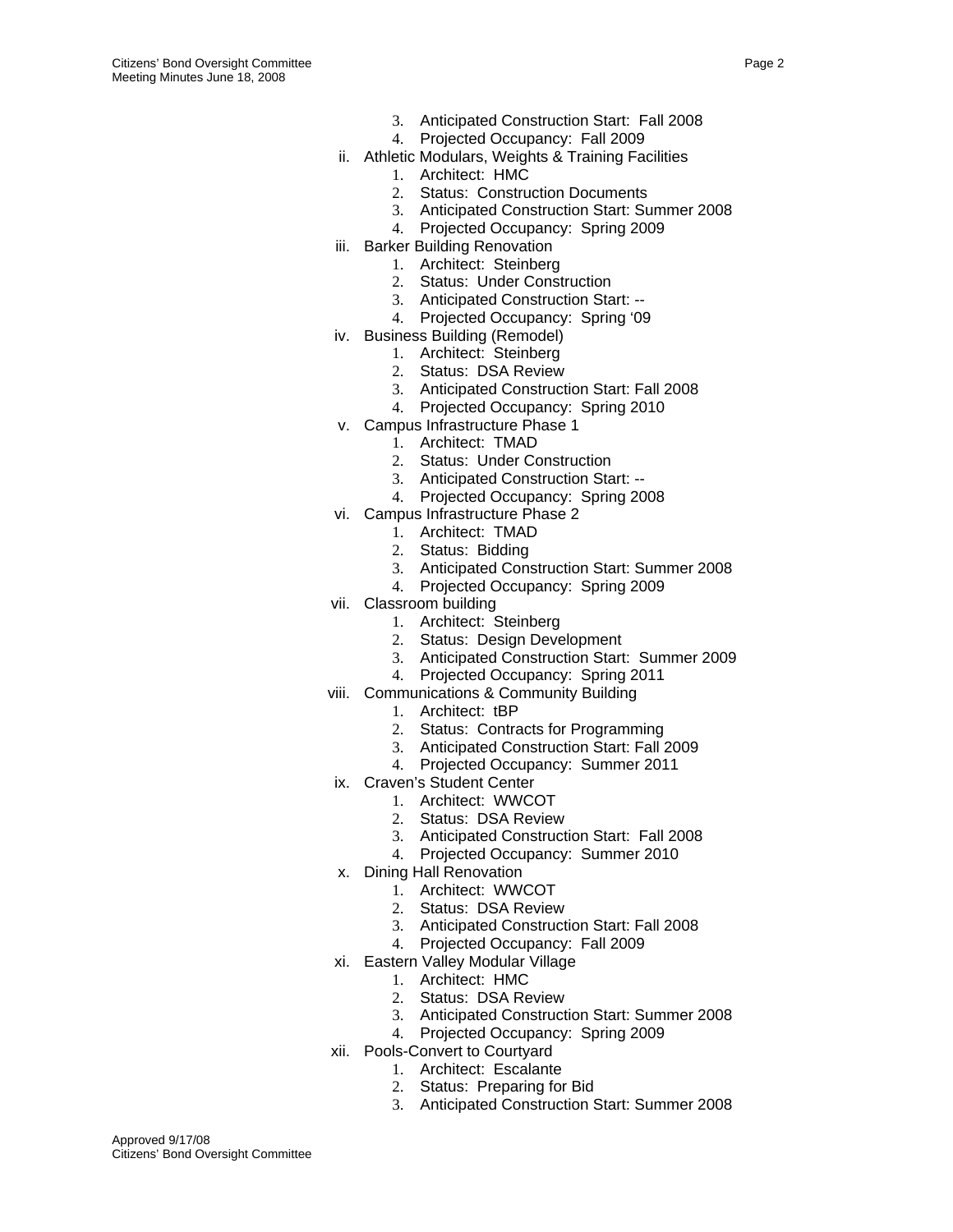- 4. Projected Occupancy: Fall 2008
- 5. This area will serve as the new dining area
- xiii. Public Safety Academy
	- 1. Architect: HMC
		- 2. Status: Under Construction
		- 3. Anticipated Construction Start: Under Construction
		- 4. Projected Occupancy: Spring 2009
- xiv. South Annex Phase 3 DSPS
	- 1. Architect: HMC
	- 2. Status: DSA Review
	- 3. Anticipated Construction Start: Summer 2008
	- 4. Projected Occupancy: Fall 2008
- xv. West Valley
	- 1. Architecture: Undetermined
	- 2. Status: Due Diligence Studies
	- 3. Anticipated Construction Start: TBD
	- 4. Projected Occupancy: Undetermined
- xvi. Nursing Renovation
	- 1. Architecture: HMC
	- 2. Statue: Design Development
	- 3. Anticipated Construction Start: Summer 2009
	- 4. Projected Occupancy: Fall 2010
- xvii. Storm Drain Outlet Structure
	- 1. Architect: TMAD
		- 2. Status: Under Construction
		- 3. Anticipated Construction Start: Summer 2008
		- 4. Projected Occupancy: Fall 2008
- b. Acronyms
	- i. Reviewed list
- c. Building Ground Square Footage (GSF)
	- i. Reviewed list
- d. East Valley Center
	- i. Reviewed renderings
- e. Program Update
	- i. Building Renovations Include
		- 1. Upgrade Mechanical/Electrical/Plumbing
		- 2. ADA Compliance
		- 3. Building Envelope/Energy Improvements
		- 4. Seismic Improvements
	- ii. Other Modernizations/Repurposing
		- 1. Renovate Nursing Building General Classrooms/Labs
		- 2. Renovate Pollock Theatre Flexible Lecture/Performance
		- 3. Renovate Liberal Arts Modernization
		- 4. Renovate Ag Science and Applied Science Modernization
		- 5. Renovate Engineering Lecture/Lab
		- 6. Renovate Administration Administrative Offices, President and Vice Presidents.
	- iii. Planned Removals
		- 1. Technology (Dramatic Arts) Move to Multipurpose Arts
		- 2. Registration Move to Cravens Center
		- 3. Modular Buildings after utilization as swing space
		- 4. Diesel Mechanics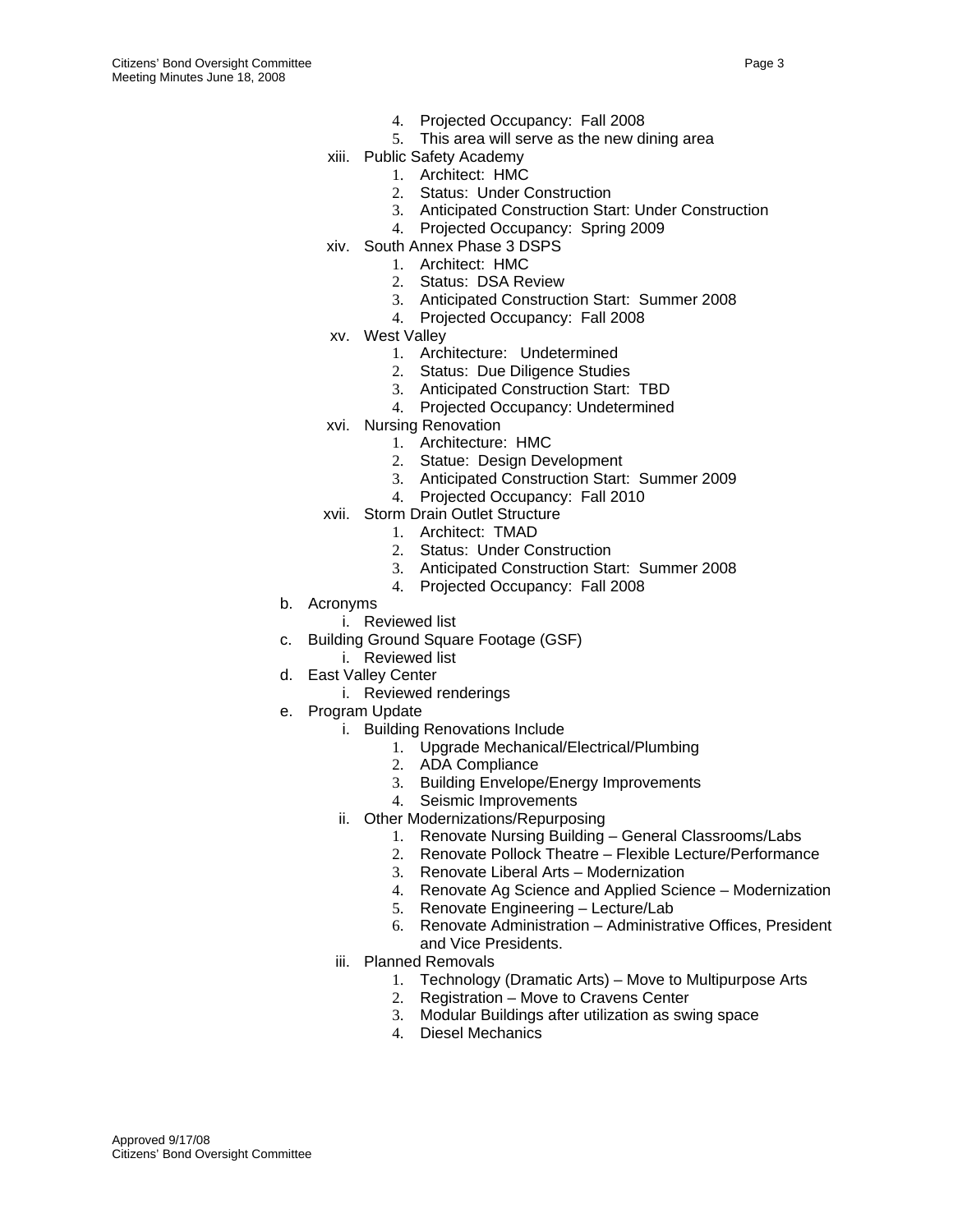# *Comments:*

Monterey Entrance: Currently the Monterey Entrance is closed due to construction to connect with the Coachella Valley Water District system and will continue to be closed until August  $23^{\text{rd}}$ . Since the Monterey Avenue will be the main entrance to the campus, Dr. Feddersen asked if the Monterey Avenue entrance will receive its enhancements now since the entrance is closed or at some future time. Steve said, "Not now." The Cravens Student Center is a project that will go out to bid this summer. It will take about 18 months to build. It is located on one side of the Monterey Entrance corridor. In the fall, the College will start on the programming for a Communication Classroom Building that will be located at the Monterey Entrance across from the Cravens Student Center. After those two projects are up and the site work is complete, then the College will look into the enhancements for the Monterey Entrance. This may be three to four years out.

East Valley Modular Village: The East Valley Modular Village is still on schedule. There are a couple of critical issues. One is getting a "Will Serve" letter from the Coachella Valley Water District (CVWD). This "Will Serve" letter is a commitment from CVWD that they will service the campus. The College filled out the necessary paperwork with CVWD and it seems that CVWD has no real issues with it. The second issue is the College submitted site work for review and approval and one for the modular boxes. The College plan is to get the site work plan first and start the construction as early as this summer. A. McCandless asked if there was some hesitation about moving forward with the process to reach an agreement. S. Renew said that the Coachella Valley Water District has a cumbersome process that takes some time for review. Yes, there is some hesitation anytime the College is waiting for the Coachella Valley Water District to give the College permission to do something. CVWD has to look at the whole Panorama development at the new EVC location. The College had to explain to CVWD that our site was distinct and that it stands alone on its own, that the College would be funding the utilities and the College would be out there regardless of Panorama's ongoing growth development plan. This took several months rather than days and weeks. The College has been assured by CVWD that there are no further issues to go through. The College is waiting for the "Will Serve" letter from CVWD.

Project Status Report: N. Ramos suggested listing the projects step-by-step. W. Feddersen suggested grouping them by timeline. S. Renew will work on this and bring it back to the next meeting.

Schematic Map: The committee requested a schematic map of the campus indicating what is under construction. S. Renew will bring it to the next meeting.

### **Bond Project Financial Report**

- S. Renew reviewed the following financial reports from a PowerPoint presentation:
- 1. Total Project Expenditures of Measure "B"
	- a. 16% expended, \$55,931,129
	- b. 84% available, \$298,654,306
- 2. Project Matrix College of the Desert refers to this document to make sure we are in compliance with the bond language. S. Renew said that he is continually working on a better way to present this matrix. S. Renew asked for any suggestions. W. Fredericks suggested that Steve continue updating the matrix with only current projects and then have a separate list for completed projects.
- 3. Project Expenditures Reviewed numbers for budget, expenditures, balances and percent complete for the Measure B Bond projects as of May 31, 2008. W. Feddersen suggested changing the last column to "Percent of Budget" instead of "Percent Complete".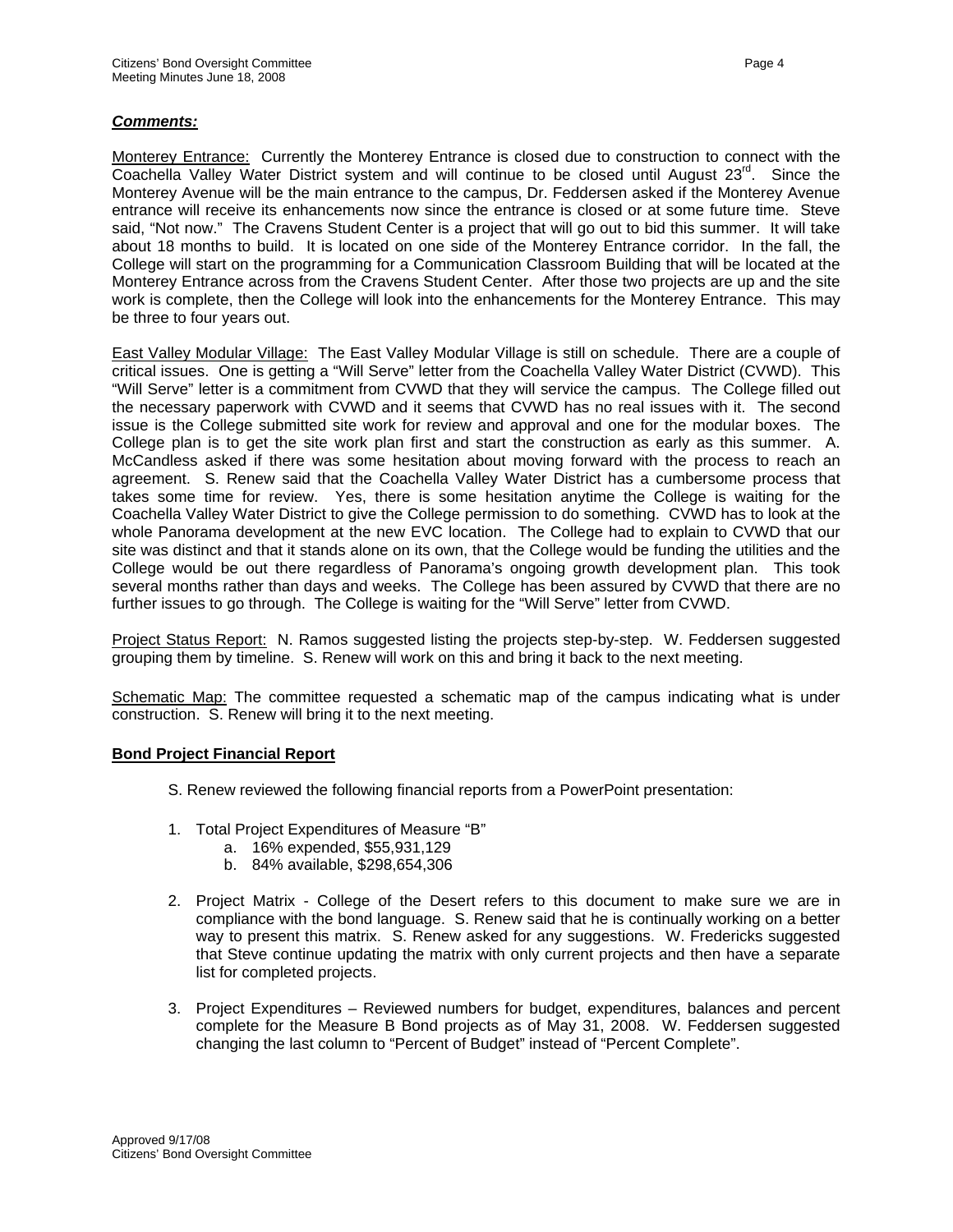# *Comments:*

Building/Classroom Renovation: \$2.3 million was spent to build the central annex including some site work and infrastructure. K. Feenstra compared the budget from the last report and he felt that the Classroom IT and the Building/Classroom Renovation budget numbers are reversed. S. Renew will check on this. S. Renew is confident with these numbers presented today because he checked them against the actual expenditures. There are a few other projects that K. Feenstra questioned. W. Fredericks requested that S. Renew and K. Feenstra meet after the meeting to review the projects in question.

W. Fredericks asked if there were any indications that the Nursing Building and the Public Safety Academy would go over budget. S. Renew said that both projects are moving along well and there are no indications of going over budget.

W. Feddersen asked, "Does the College have any policies, standards, and goals for energy conservation and translating that to facility minimum standards for construction where you really have some goals; or do you want to be a leader or just meet minimum standards of the State? What is the trust of the future for the District in terms on how you want to approach energy conservation? Do you want to be a Green campus and be in the forefront of all the colleges or do as minimum? Is there some policy that guides the planning and guides the staff as you work on it?" S. Renew said, "Yes. As new buildings come online, it is our intent that those designs to be LEED (Leadership in Energy and Environmental Design) silver. In the actual design of a building, the College also looks at what the State Architect and what the State looks for. The State has a minimum standard that is outlined in Title 24, which is how you make your buildings energy sufficient."

W. Fredericks asked if the funds available from the bond would cover the entire remodeling of the campus including east valley and west valley campuses. S. Renew said, "Yes." The College continues to seek additional funding from the State and adjust projects as the College moves forward.

N. Ramos asked, "As the economy changes each month, is the State a viable source?" Dr. Deas said that there is no funding freeze from the State.

W. Fredericks posed the following question to S. Renew; "Are you aware of any Bond funds that have been spent or committed for any project or purpose not covered or included in the language of the bond issue approved by the voters?" S. Renew responded: "No, I'm not."

W. Fredericks posed the following question to M. McGinnis; "Are you aware of any Bond funds that have been spent or committed for any project or purpose not covered or included in the language of the bond issue approved by the voters?" M. McGinnis responded: "No."

W. Fredericks complimented Steve Renew on his professionalism and his real desire to manage within the resources that he had available.

### **East Valley Center & West Valley Center Update**

East Valley Center: The committee received four different renderings of the Modular Village for the East Valley Center provided by the architects for EVC (HMC Architects). S. Renew handed out to the committee members the East Valley Center site plan. The committee reviewed the renderings and site plan. The College is looking at offering classes in Spring 2009. The East Valley Center is located on Hwy. 62 and Buchanan Avenue.

K. Feenstra asked how tall the security fence around the center was. S. Renew did not know but would find out and report back at the next meeting.